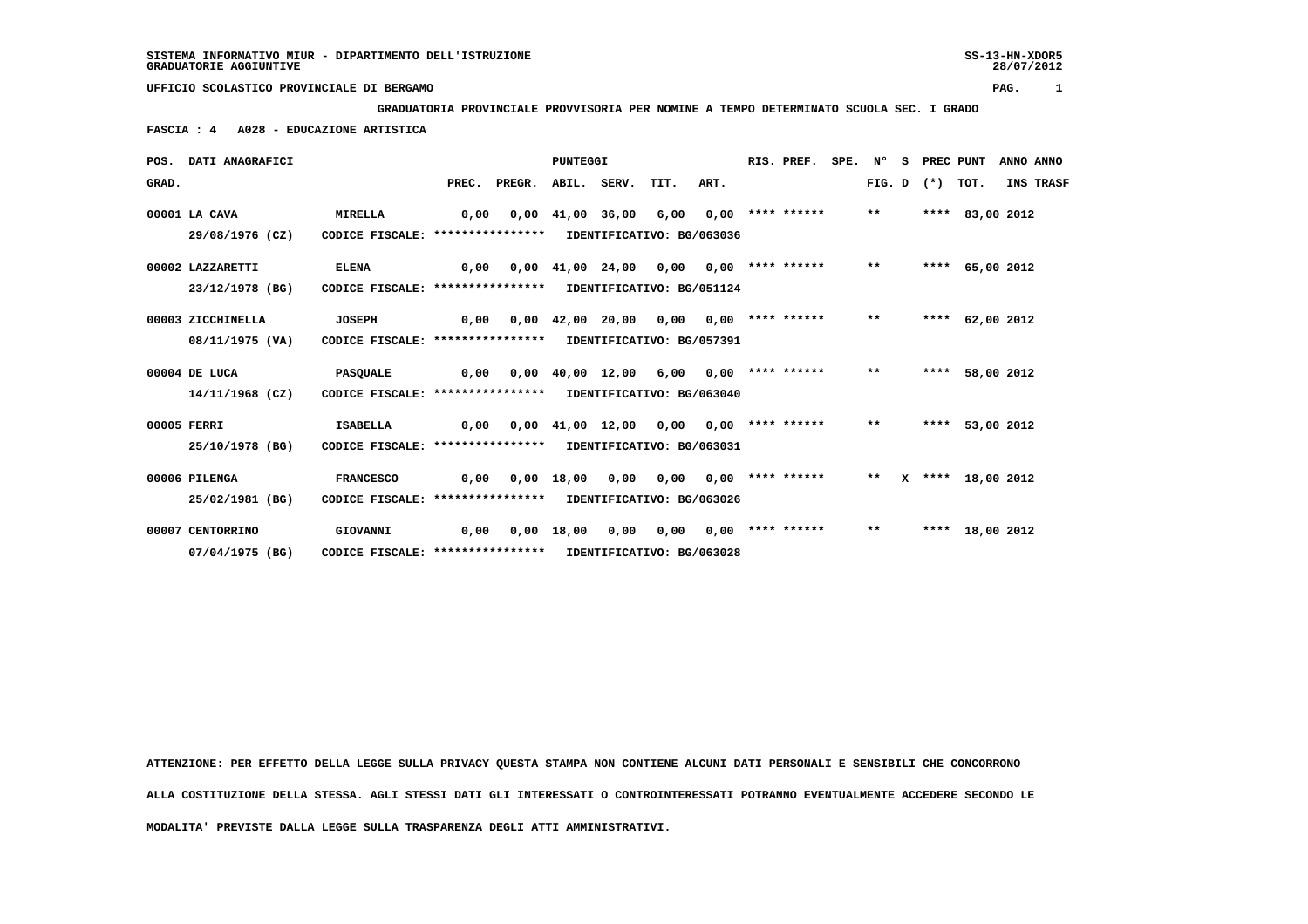**GRADUATORIA PROVINCIALE PROVVISORIA PER NOMINE A TEMPO DETERMINATO SCUOLA SEC. I GRADO**

 **FASCIA : 4 AB77 - CHITARRA**

|       | POS. DATI ANAGRAFICI |                                   | PUNTEGGI |                           |                           |              |                                            |            | RIS. PREF.  | SPE. N° |        |              | S PREC PUNT |                  | ANNO ANNO  |           |
|-------|----------------------|-----------------------------------|----------|---------------------------|---------------------------|--------------|--------------------------------------------|------------|-------------|---------|--------|--------------|-------------|------------------|------------|-----------|
| GRAD. |                      |                                   | PREC.    | PREGR.                    |                           | ABIL. SERV.  | TIT.                                       | ART.       |             |         | FIG. D |              | $(*)$       | TOT.             |            | INS TRASF |
|       | 00001 RISPOLI        | <b>TOMMASO</b>                    | 0,00     | 0,00                      |                           |              | $6,00$ $94,50$ $21,00$ $66,00$ **** ****** |            |             |         | $* *$  |              |             | **** 187,50 2012 |            |           |
|       | 15/01/1982 (FG)      | CODICE FISCALE: ***************** |          |                           |                           |              | IDENTIFICATIVO: BG/044537                  |            |             |         |        |              |             |                  |            |           |
|       | 00002 MERISIO        | <b>CESARE</b>                     | 0,00     | 0,00                      |                           | $6,00$ 72,00 |                                            | 7,00 66,00 | **** ****** |         | $***$  |              |             | **** 151,00 2012 |            |           |
|       | 22/08/1976 (BG)      | CODICE FISCALE: ***************** |          |                           |                           |              | IDENTIFICATIVO: BG/051078                  |            |             |         |        |              |             |                  |            |           |
|       | 00003 DI BISCEGLIE   | <b>VINCENZO</b>                   | 0.00     | 0.00                      |                           |              | $6,00$ 53,25 19,00 66,00 **** ******       |            |             |         | $* *$  |              |             | **** 144,25 2012 |            |           |
|       | 21/06/1974 (BA)      | CODICE FISCALE: ***************** |          |                           |                           |              | IDENTIFICATIVO: BG/036836                  |            |             |         |        |              |             |                  |            |           |
|       | 00004 BRACCHI        | <b>IVAN</b>                       | 0.00     | 0.00                      |                           |              | $6,00$ $63,00$ $13,00$ $59,40$ **** ****** |            |             |         | $***$  |              |             | **** 141,40 2012 |            |           |
|       | 22/04/1978 (MI)      | CODICE FISCALE: ***************** |          |                           |                           |              | IDENTIFICATIVO: BG/063032                  |            |             |         |        |              |             |                  |            |           |
|       | 00005 SANZOGNI       | <b>STEFANO</b>                    | 0,00     | 0,00                      |                           |              | $6,00$ 11,00 13,00 57,10 **** ******       |            |             |         | $***$  | $\mathbf{x}$ |             | **** 87,10 2012  |            |           |
|       | 04/02/1986 (BS)      | CODICE FISCALE: ***************** |          | IDENTIFICATIVO: BG/051101 |                           |              |                                            |            |             |         |        |              |             |                  |            |           |
|       | 00006 ZAMBUTO        | FABRIZIO                          | 0,00     | 0,00                      |                           |              | $6,00$ 18,00 13,00 29,70 **** ******       |            |             |         | $* *$  |              | ****        |                  | 66,70 2012 |           |
|       | 20/12/1986 (BG)      | CODICE FISCALE: ***************** |          |                           | IDENTIFICATIVO: BG/051107 |              |                                            |            |             |         |        |              |             |                  |            |           |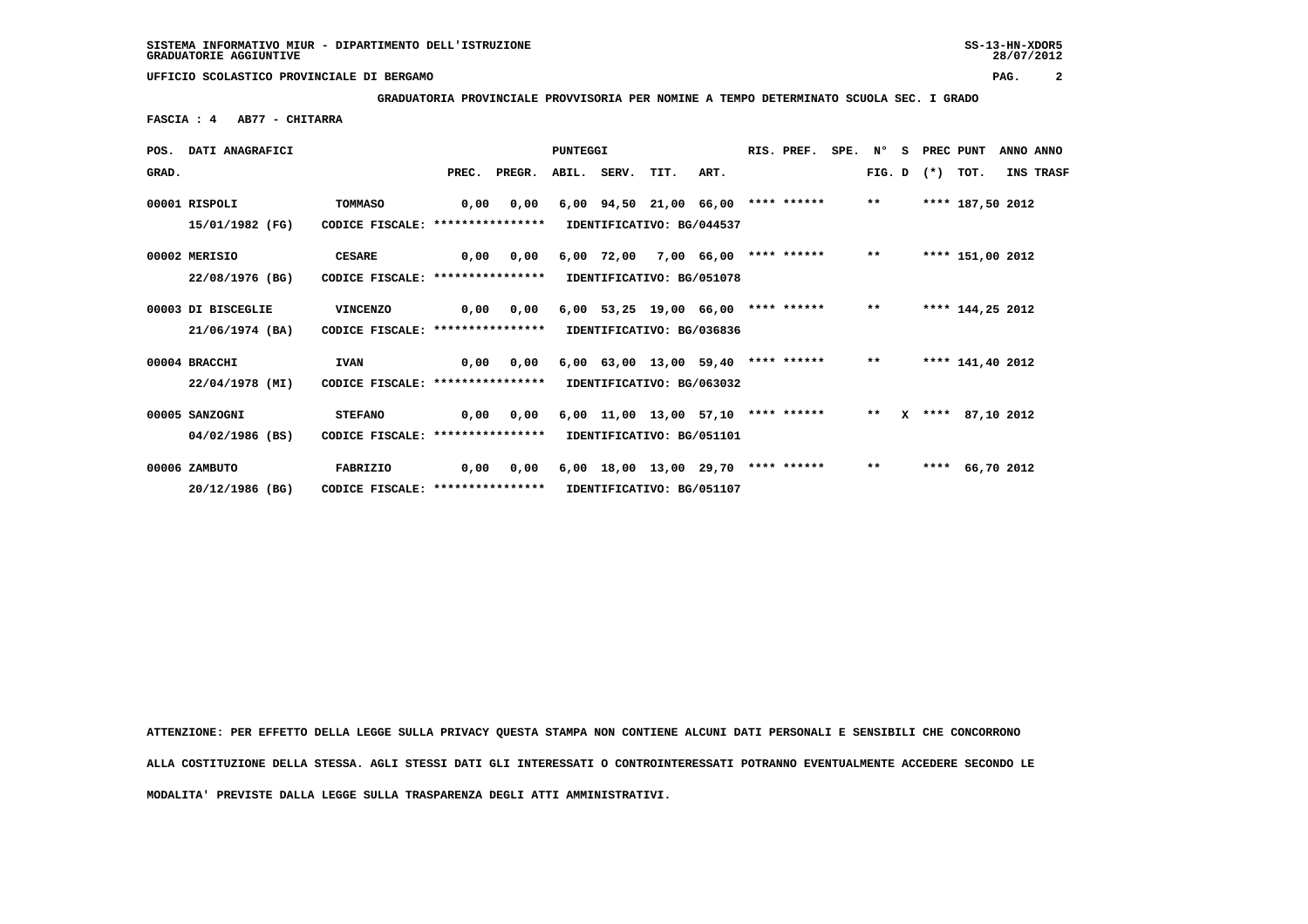**GRADUATORIA PROVINCIALE PROVVISORIA PER NOMINE A TEMPO DETERMINATO SCUOLA SEC. I GRADO**

 **FASCIA : 4 AC77 - CLARINETTO**

| POS.  | DATI ANAGRAFICI                     |                                              | PUNTEGGI |        |       |            | RIS. PREF.                         | SPE.  | N°                   | s. | PREC PUNT    |              | ANNO ANNO |                  |                  |
|-------|-------------------------------------|----------------------------------------------|----------|--------|-------|------------|------------------------------------|-------|----------------------|----|--------------|--------------|-----------|------------------|------------------|
| GRAD. |                                     |                                              | PREC.    | PREGR. | ABIL. | SERV.      | TIT.                               | ART.  |                      |    | FIG. D       |              | $(*)$     | тот.             | <b>INS TRASF</b> |
|       | 00001 BERTULETTI<br>24/04/1972 (BG) | VERONICA<br>CODICE FISCALE: **************** | 0.00     | 0,00   |       | 6,00 85,50 | 18,00<br>IDENTIFICATIVO: BG/041034 | 32,30 | **** ******          |    | $* *$        |              |           | **** 141,80 2012 |                  |
|       | 00002 CANNATA                       | <b>ADALGISA</b>                              | 0.00     | 0,00   | 6,00  | 0,00       | 9,00                               | 20,40 | **** ****** <b>p</b> |    | $\star\star$ | $\mathbf{x}$ |           | **** 35,40 2012  |                  |
|       | 01/11/1979 (SR)                     | CODICE FISCALE: *****************            |          |        |       |            | IDENTIFICATIVO: BG/057379          |       |                      |    |              |              |           |                  |                  |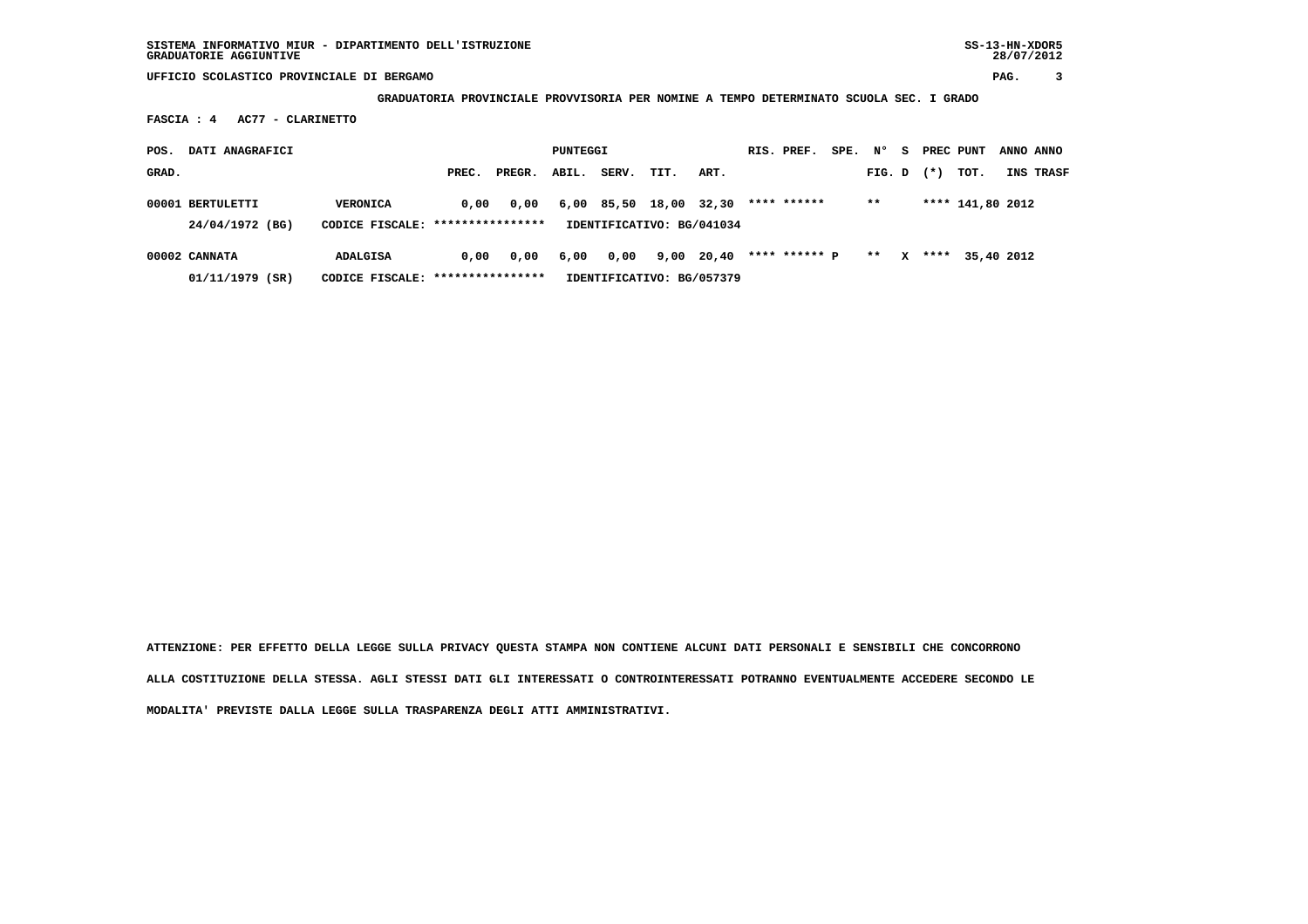**GRADUATORIA PROVINCIALE PROVVISORIA PER NOMINE A TEMPO DETERMINATO SCUOLA SEC. I GRADO**

 **FASCIA : 4 AG77 - FLAUTO**

| POS.  | DATI ANAGRAFICI                   |                                                     |       | PUNTEGGI |      |                  |                                                     | RIS. PREF. | SPE.        | N° | s            | PREC PUNT |  | ANNO ANNO        |           |
|-------|-----------------------------------|-----------------------------------------------------|-------|----------|------|------------------|-----------------------------------------------------|------------|-------------|----|--------------|-----------|--|------------------|-----------|
| GRAD. |                                   |                                                     | PREC. | PREGR.   |      | ABIL. SERV. TIT. |                                                     | ART.       |             |    | FIG. D $(*)$ |           |  | TOT.             | INS TRASF |
|       | 00001 ANGELO<br>13/09/1981 (TP)   | FLORIANA<br>CODICE FISCALE: *****************       | 0,00  | 0,00     |      |                  | 6,00 97,50 12,00 24,20<br>IDENTIFICATIVO: BG/063023 |            | **** ****** |    | $* *$        |           |  | **** 139,70 2012 |           |
|       | 00002 DI LIDDO<br>24/08/1985 (BA) | GIUSEPPE<br>CODICE FISCALE: *****************       | 0,00  | 0,00     | 6,00 | 39,00            | 17,00 66,00<br>IDENTIFICATIVO: BG/063029            |            | **** ****** |    | $* *$        |           |  | **** 128,00 2012 |           |
|       | 00003 NORIS                       | VALENTINA                                           | 0,00  | 0,00     |      |                  | 6,00 18,00 15,00 59,70                              |            | **** ****** |    | $**$         |           |  | **** 98,70 2012  |           |
|       | $02/02/1983$ (BG)                 | CODICE FISCALE: *****************                   |       |          |      |                  | IDENTIFICATIVO: BG/063046                           |            |             |    |              |           |  |                  |           |
|       | 00004 GALLO<br>20/01/1986 (VI)    | <b>DAMIANA</b><br>CODICE FISCALE: ***************** | 0,00  | 0,00     |      |                  | 6,00 40,50 15,00 16,70<br>IDENTIFICATIVO: BG/063018 |            | **** ****** |    | $* *$        |           |  | **** 78,20 2012  |           |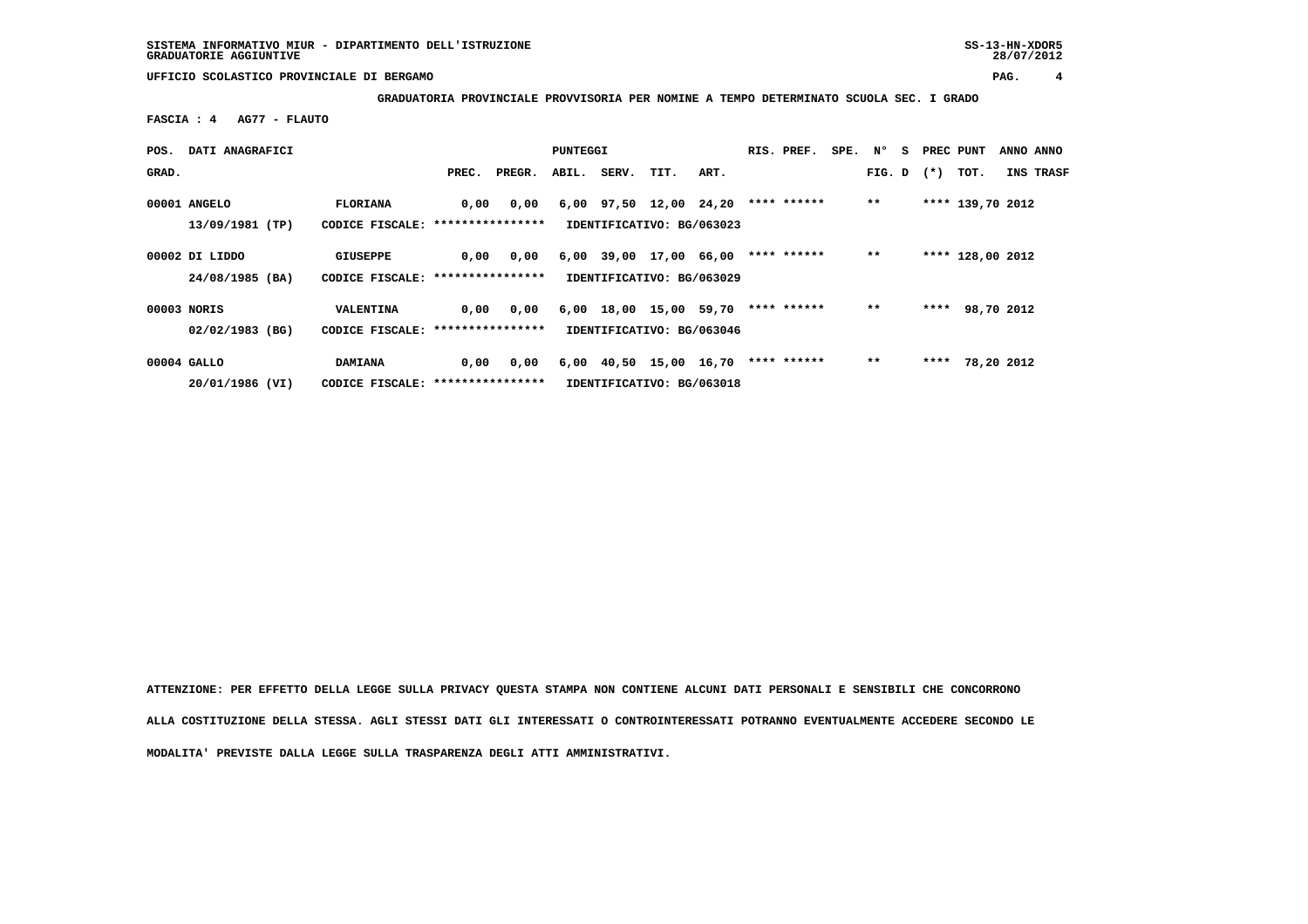**GRADUATORIA PROVINCIALE PROVVISORIA PER NOMINE A TEMPO DETERMINATO SCUOLA SEC. I GRADO**

 **FASCIA : 4 AI77 - PERCUSSIONI**

| POS.  | DATI ANAGRAFICI |                                  | PUNTEGGI |              | RIS. PREF.                | SPE. N° |                             |      | S PREC PUNT | ANNO ANNO |       |                |                  |           |
|-------|-----------------|----------------------------------|----------|--------------|---------------------------|---------|-----------------------------|------|-------------|-----------|-------|----------------|------------------|-----------|
| GRAD. |                 |                                  | PREC.    | PREGR. ABIL. |                           | SERV.   | TIT.                        | ART. |             |           |       | $FIG. D$ $(*)$ | тот.             | INS TRASF |
|       | 00001 GALLI     | <b>ROBERTO</b>                   | 0.00     |              |                           |         | 0,00 6,00 72,00 11,00 43,80 |      | **** ****** |           | $***$ |                | **** 132,80 2012 |           |
|       | 11/06/1980 (BG) | CODICE FISCALE: **************** |          |              | IDENTIFICATIVO: BG/063042 |         |                             |      |             |           |       |                |                  |           |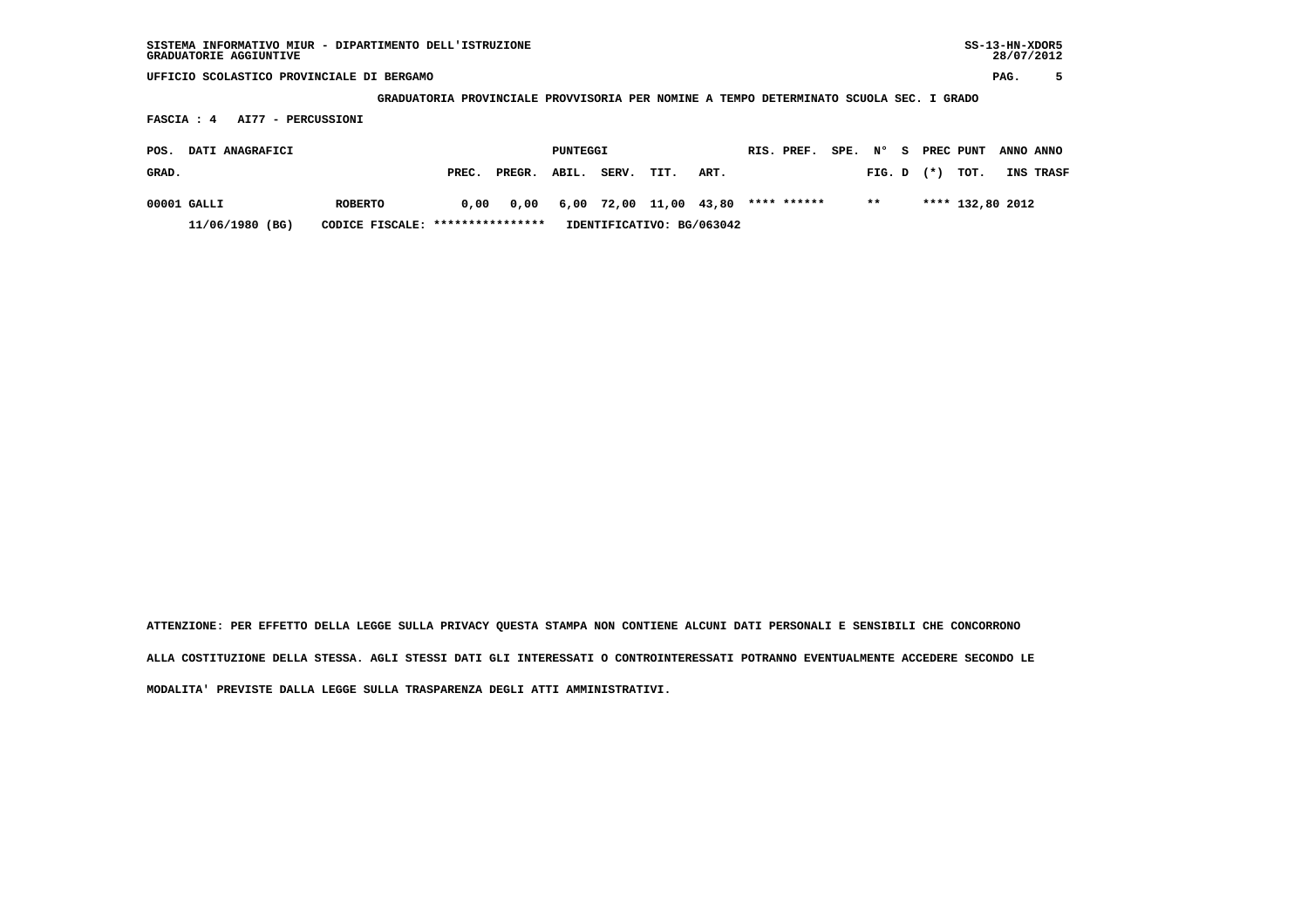**GRADUATORIA PROVINCIALE PROVVISORIA PER NOMINE A TEMPO DETERMINATO SCUOLA SEC. I GRADO**

 **FASCIA : 4 AJ77 - PIANOFORTE**

|       | POS. DATI ANAGRAFICI |                                                            |                                  |                               | RIS. PREF. | SPE. N°                                                   |                                  | S    | PREC PUNT |                       |  | ANNO ANNO |  |                   |                   |           |           |
|-------|----------------------|------------------------------------------------------------|----------------------------------|-------------------------------|------------|-----------------------------------------------------------|----------------------------------|------|-----------|-----------------------|--|-----------|--|-------------------|-------------------|-----------|-----------|
| GRAD. |                      |                                                            |                                  | PREC. PREGR. ABIL. SERV. TIT. |            |                                                           |                                  | ART. |           |                       |  |           |  | FIG. D $(*)$ TOT. |                   |           | INS TRASF |
|       | 00001 DELMIGLIO      | STEFANO RICCARD                                            | 0,00                             | 0,00                          |            | $6,00$ 110,25 21,00 66,00 **** ****** **                  |                                  |      |           |                       |  |           |  |                   | **** 203,25 2012  |           |           |
|       | 14/11/1973 (MI)      | CODICE FISCALE: **************** IDENTIFICATIVO: BG/020620 |                                  |                               |            |                                                           |                                  |      |           |                       |  |           |  |                   |                   |           |           |
|       | 00002 CANNAVO'       | MICHELANGELO                                               | 0,00                             | 0,00                          |            | 6,00 97,50 7,00 66,00 **** ****** ** ** ***** 176,50 2012 |                                  |      |           |                       |  |           |  |                   |                   |           |           |
|       | 30/11/1968 (CL)      | CODICE FISCALE: *****************                          |                                  |                               |            | IDENTIFICATIVO: BG/051074                                 |                                  |      |           |                       |  |           |  |                   |                   |           |           |
|       | 00003 TRIVELLA       | <b>DANIELE</b>                                             | 0,00                             | 0,00                          |            | 6,00 57,00 7,00 66,00 **** ****** **                      |                                  |      |           |                       |  |           |  |                   | **** 136,00 2012  |           |           |
|       | 14/09/1968 (BG)      |                                                            | CODICE FISCALE: **************** |                               |            |                                                           | IDENTIFICATIVO: BG/063020        |      |           |                       |  |           |  |                   |                   |           |           |
|       | 00004 ZOCCHI         | <b>MARIA</b>                                               | 0.00                             | 0.00                          |            | 6,00 27,00 24,00 58,00 **** ****** P **                   |                                  |      |           |                       |  |           |  |                   | **** 115,00 2012  |           |           |
|       | 18/04/1980 (NA)      | CODICE FISCALE: ****************                           |                                  |                               |            | IDENTIFICATIVO: BG/044349                                 |                                  |      |           |                       |  |           |  |                   |                   |           |           |
|       | 00005 MARTIGNANO     | <b>ROSA ANNA</b>                                           | 0,00                             | 0,00                          |            | $6,00$ $36,00$ $6,00$                                     |                                  |      |           | $0.00$ **** ****** ** |  |           |  |                   | **** $48,00$ 2012 |           |           |
|       | 06/12/1968 (LE)      | CODICE FISCALE: ****************                           |                                  |                               |            | IDENTIFICATIVO: BG/037362                                 |                                  |      |           |                       |  |           |  |                   |                   |           |           |
|       | 00006 MORABITO       | <b>FRANCESCO</b>                                           | 0.00                             | 0.00                          | 6,00       |                                                           | $3,00$ 13,00 9,50 **** ******    |      |           |                       |  | $***$     |  |                   | **** 31,50 2012   |           |           |
|       | 06/12/1972 (RC)      | CODICE FISCALE: ****************                           |                                  |                               |            | IDENTIFICATIVO: BG/063025                                 |                                  |      |           |                       |  |           |  |                   |                   |           |           |
|       | 00007 LITTO          | ILARIA                                                     | 0,00                             | 0,00                          | 6,00       |                                                           | $0,00$ $0,00$ $1,50$ **** ****** |      |           |                       |  | $***$     |  | ****              |                   | 7,50 2012 |           |
|       | $14/05/1980$ (NA)    | CODICE FISCALE: *****************                          |                                  |                               |            | IDENTIFICATIVO: BG/063030                                 |                                  |      |           |                       |  |           |  |                   |                   |           |           |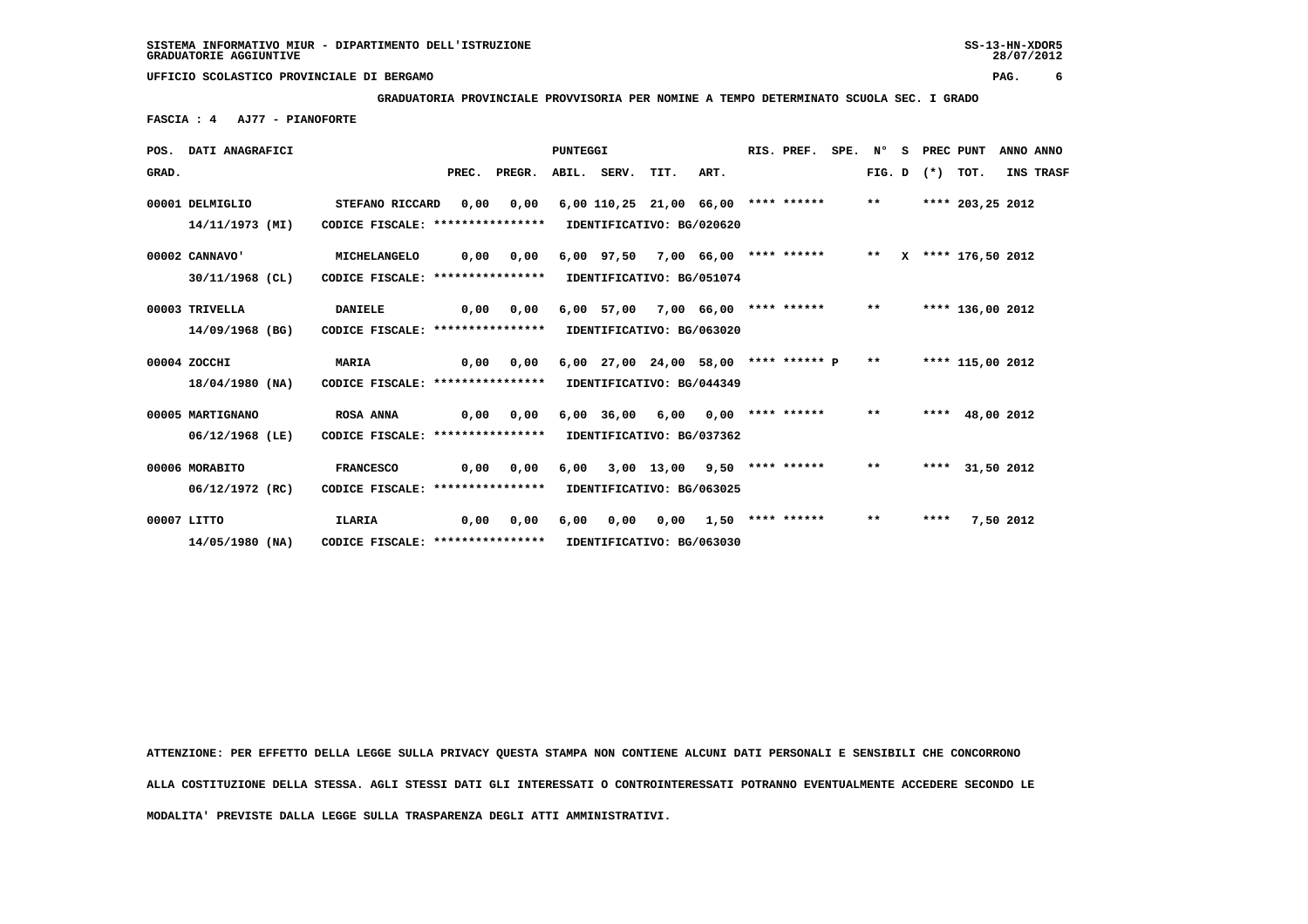**GRADUATORIA PROVINCIALE PROVVISORIA PER NOMINE A TEMPO DETERMINATO SCUOLA SEC. I GRADO**

 **FASCIA : 4 AL77 - TROMBA**

| POS.  | DATI ANAGRAFICI                    |                                                        | PUNTEGGI |        |       |       |                                                     | RIS. PREF. | SPE. | N°          | -S | PREC PUNT |              | ANNO ANNO |                  |           |
|-------|------------------------------------|--------------------------------------------------------|----------|--------|-------|-------|-----------------------------------------------------|------------|------|-------------|----|-----------|--------------|-----------|------------------|-----------|
| GRAD. |                                    |                                                        | PREC.    | PREGR. | ABIL. | SERV. | TIT.                                                | ART.       |      |             |    | FIG. D    |              | $(*)$     | тот.             | INS TRASF |
|       | 00001 MAZZOLENI<br>12/01/1968 (BG) | <b>FRANCESCO</b><br>CODICE FISCALE: ****************   | 0.00     | 0.00   |       |       | 6,00 46,50 13,00 66,00<br>IDENTIFICATIVO: BG/063024 |            |      | **** ****** |    | $* *$     | $\mathbf{x}$ |           | **** 131,50 2012 |           |
|       | $00002$ STELLA<br>14/11/1985 (BG)  | <b>ALESSANDRO</b><br>CODICE FISCALE: ***************** | 0.00     | 0,00   | 6,00  | 36,00 | IDENTIFICATIVO: BG/063015                           | 0,00 66,00 |      | **** ****** |    | $* *$     |              |           | **** 108,00 2012 |           |